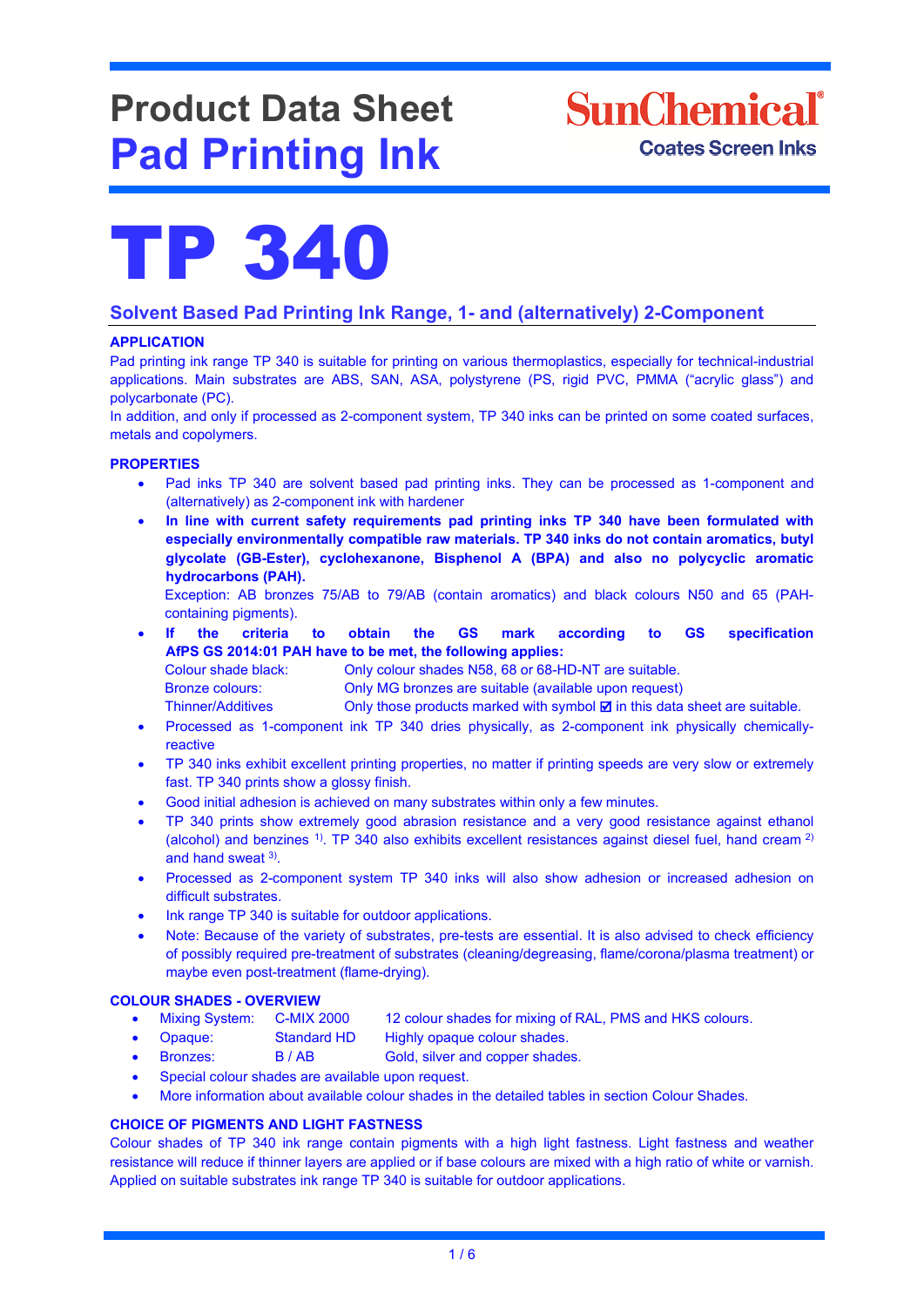#### **ADJUSTMENT FOR PAD PRINTING**

- Pad printing inks TP 340 are not supplied in a ready-to-print adjustment.
- **Processed as 1-component ink (without addition of hardener):**
- Ink is adjusted to printing consistency by addition of thinner or retarder (stir with mixer or agitator).
- **Processed as 2-component ink (with addition of hardener):**
	- As 2-component ink TP 340 inks have to be mixed with hardener at a specified ratio prior to processing. Thinner is added after addition of hardener.
	- The mixed ink should be allowed to pre-react for approx. 15 minutes prior to processing (recommendation). Processing is then possible for a specified period of time (=pot life).

#### **Hardener:**

**Alternatively, pad inks range TP 340 can be processed as 2-component ink. The following hardeners are available:**

**TP 219** (Standard), tends to yellowing, not suitable for outdoor applications.

■ **TP 219/N,** also suitable for outdoor applications

The hardener is mixed with TP 340 at a ratio of **ink : hardener = 10 : 1** (percent by weight).

Hardeners are sensitive to humidity. Therefore, containers always have to be tightly closed.

#### **Pot life:**

- Ink mixed with hardener may only be processed within a limited period of time (=pot life)
- **Pot life of TP 340 + hardener is approx. 12 h (at 20°C).** Higher temperatures will reduce pot life.
- We do not recommend processing the inks for longer than the pot life as adhesion and resistance properties will then continually deteriorate, even if the ink still seems to be liquid and processable.

#### **THINNERS / RETARDERS**

Depending on local conditions ink is adjusted to printing consistency by addition of  $15 - 30$  % by weight of thinner or retarder.

#### **Generally, the thinners suitable for TP 340 inks are Additive A or Additive U!**

The additional products listed below should only be used if the required printing quality cannot be achieved using additives A or U (e.g. drying too slow or too fast).

**Note: If TP 340 inks have to be free of aromatics or butyl glycolate or cyclohexanone only those products marked with symbol <b>Ø** in this data sheet are suitable.

For adjustment of pad inks TP 340, the following products are available:

Depending on printing conditions, the products listed above can be mixed into the inks individually or as mixtures. Please note that depending on evaporation rate of the thinner/retarder used drying times may be longer.

Thinner/retarder should be mixed into the ink thoroughly using a mixer or agitator. In addition, inks should be stirred well prior to each processing to obtain a homogeneous dispersion of all ingredients.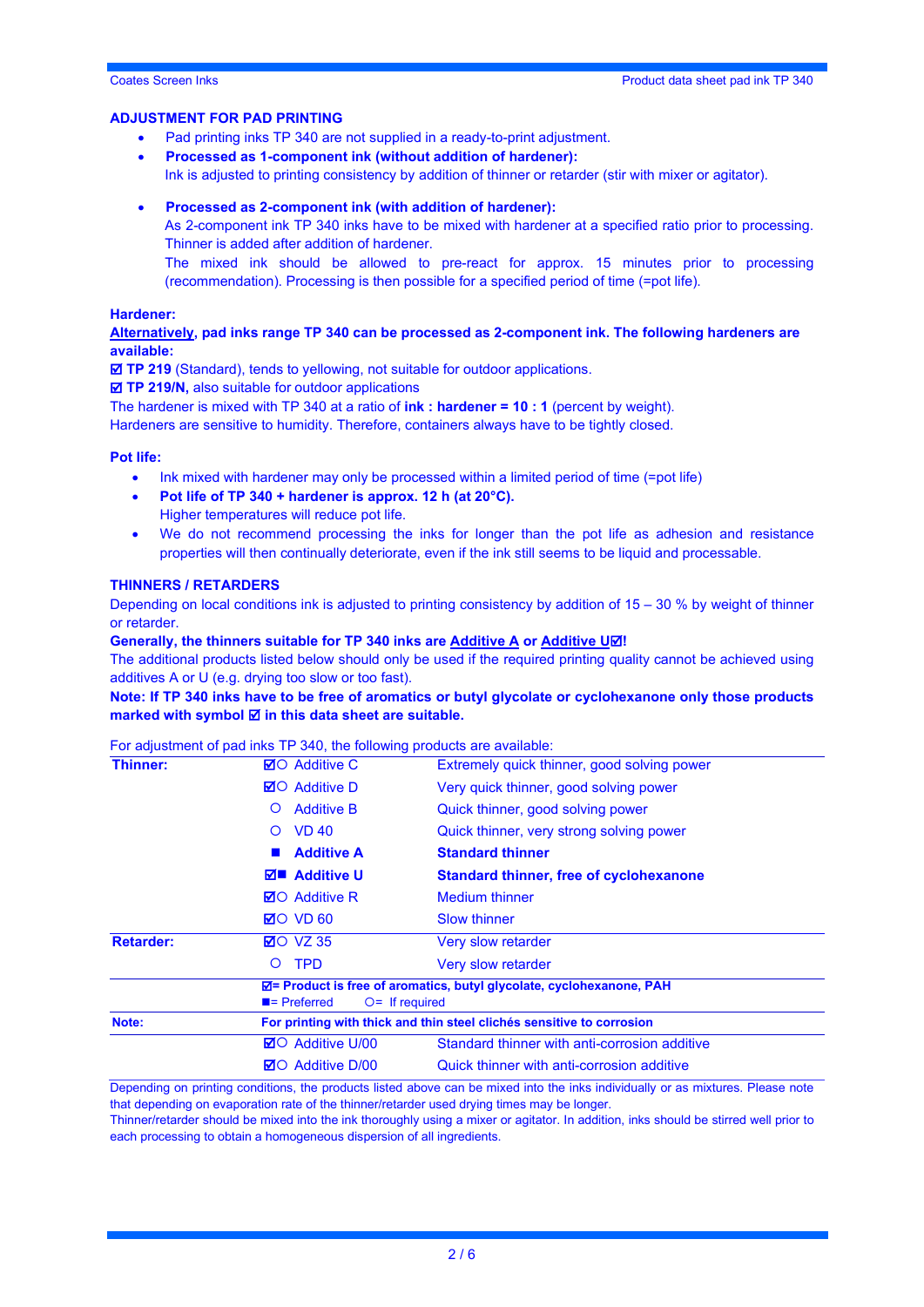#### **ADDITIONAL AUXILIARY AGENTS**

| <b>Application</b>        | <b>Product</b>              | <b>Addition in % by weight Additional Information</b> |                                 |
|---------------------------|-----------------------------|-------------------------------------------------------|---------------------------------|
| Antistatic paste          | $\times$ STM-P1             | Max. 10%                                              | Possibly slightly reduced gloss |
| <b>Retarder paste</b>     | LAB-N 111420/VP Max. 10%    |                                                       | Possibly slightly reduced gloss |
| <b>Viscosity increase</b> | ☑ Thickening powder Max. 3% |                                                       | <b>Stir with mixer</b>          |
| <b>Matting</b>            | <b>☑</b> Matting powder     | Max. 5%                                               | Stir with mixer                 |
| Flow agent                | <b>⊠</b> VM 11              | $1 - 5 \%$                                            | Do not overdose!                |
| Flow agent                | $M$ VM 1                    | $1 - 5%$                                              | Do not overdose!                |

#### **OVERPRINTING**

Generally, it is not necessary to overprint TP 340 inks with varnish. However, overprinting to achieve an enhanced protection of ink layers is possible with TP 340/E50.

#### **BRONZE COLOURS**

Bronze colours 75/AB to 79/AB are available. Bronze colours 75/MG to 79 MG  $\boxtimes$  (metal gloss) are available upon request.

Printers can mix bronzes themselves using bronze pastes B 75, B 76, B 77 and B 79 as well as bronze powder B 78-POWDER. For examples of colour shades please refer to our Bronze Colour Card.

These "B" bronze pastes and "B" bronze powder are mixed with varnish TP 340/E50 prior to processing.

| Mixing ratios in parts by weight: |              |                   |            |
|-----------------------------------|--------------|-------------------|------------|
| Gold bronze paste/powder          | tΩ           | TP 340/E50        | $= 1:3-4$  |
| Silver bronze paste               | $t_{\Omega}$ | <b>TP 340/E50</b> | $= 1: 4-5$ |

Contrary to AB and MG bronzes, bronzes B 75 to B 79 are prone to oxidation (Exception B 78-POWDER). Therefore, they should be overprinted, e.g. with TP 340/E50.

B 78-POWDER does not tend to oxidation. The pale copper shade will not darken with time. Colour of inks mixed with B 78-POWDER is similar to colour 78/AB as shown on our "bronze colour card".

Note: When overprinting bronze colours (B/ AB/ MG) with varnish or other colour shades it is essential to carry out pre-tests to check intermediate adhesion of the ink layers (fingernail test, tape test).

#### **DRYING / HARDENER REACTION**

- 1. **Processing WITHOUT addition of hardener:** Ink dries physically, i.e. by evaporation of solvents.
- 2. **Processing WITH addition of hardener TP 219 or TP 219/N:** First, ink dries physically, followed by chemical cross-linkage reaction. **Drying and reaction temperature of hardener must be at least 15°C when using TP 219 and 20°C using TP 219/N!**

#### **Drying**

Drying times below are only approximate as drying properties depend on various factors:

- Type and amount of thinners/retarders used.
- Thickness of printed ink layer (single print, multi-layer print).
	- Drying temperature.

Drying time is approx. 30 – 60 seconds at room temperature (20 – 25°). Drying time with heat application (e.g. hot air fan) and air circulation is about 10 - 20 seconds.

Complete drying may take several hours, also depending on the substrate.

#### **Hardener Reaction**

Basically, the increased resistance properties of the printed ink film are only achieved after complete drying followed by chemical cross linkage reaction between ink and hardener. This cross linkage reaction depends on time and temperature.

The following are guide values only (see table on next page):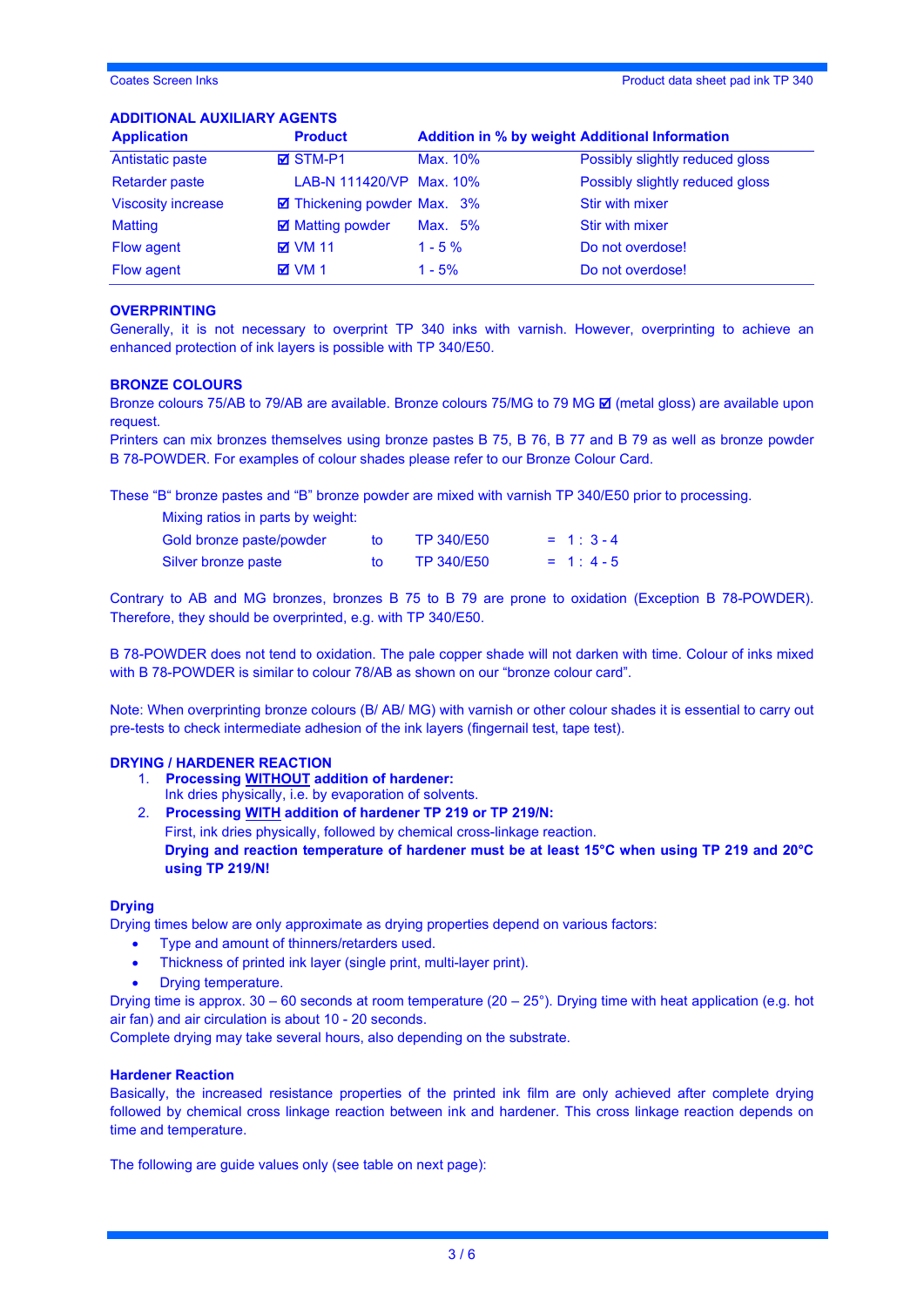Coates Screen Inks Product data sheet pad ink TP 340

| <b>Temperature</b>             |         | Time approx. Condition of ink              | <b>Additional information</b>            |
|--------------------------------|---------|--------------------------------------------|------------------------------------------|
| $<$ 15 $^{\circ}$ C air drying |         | Hardener TP 219 does not react!            | Ink film will not achieve any resistance |
| $<$ 20 $^{\circ}$ C air drying |         | Hardener TP 219/N does not react!          | Ink film will not achieve any resistance |
| 20°C air drying                | 20 min. | "Touch-dry"                                | No resistance yet                        |
|                                | >72 h   | High degree of cross-linkage               | High resistances achieved                |
|                                | >5 days | Maximum degree of cross-linkage            | Maximum resistances achieved             |
| 80°C oven curing               |         | approx. 5 min. Dry enough for overprinting | No resistance yet                        |
|                                | 60 min. | High degree of cross-linkage               | High resistance values achieved          |

#### **Resistance Tests**

Resistances should not be checked before the ink has fully cured/cross-linked: Drying with 20°C/>72h; with 80°C/>60 minutes.

#### **CLICHÉ**

All commercial types of clichés (polymer, thin and thick steel, ceramic) are suitable for processing TP 340 inks.

#### **CLEANING**

The longer inks dry on clichés, pots and tools the harder will be their removal due to the chemical cross-linkage reaction. Therefore, always remove ink residues as soon as possible using our universal cleaning agents URS, URS 3 or thinner VD 40.

**Note: When producing prints for end products to be evaluated for compliance with PAH threshold values (e.g. AfPS GS 2014:01 PAH) we recommend to clean with our products Additive C, U, R or VD 60.** 

#### **PACK SIZE**

Pad printing inks TP 340 are delivered in 1 litre containers. Other pack sizes are available upon request.

#### **SHELF LIFE**

In closed original containers, TP 340 inks generally have a shelf life of 5 years from date of production. Hardeners TP 219 and TP 219/N have a shelf life of 14 months from date of production, also in closed original containers. For exact date of expiry, please refer to the label.

#### **SAFETY DATA SHEETS**

Read safety data sheet prior to processing Safety data sheets comply with Regulation (EC) No. 1907/2006 (REACH), Appendix II.

#### **CLASSIFICATION AND LABELLING**

Hazard classification and labelling comply with Regulation (EC) No. 1272/2008 (CLP/GHS).

#### **CONFORMITY**

Coates Screen Inks GmbH does not use any of the substances or mixtures for the production of printing inks, which are banned according to the EUPIA (European Association of the Printing Inks Industry) exclusion policy. Pad printing inks range TP 340 C-MIX 2000 colour shades, standard, highly opaque standard colours (HD), process colours, silver, fluorescent colours and transparent colours comply with the requirements of toy standard "EN 71-3:2019 Safety of toys – Migration of certain elements (category III: scraped off material). Further compliance confirmations are available upon request.

#### **ADDITIONAL INFORMATION ABOUT OUR PRODUCTS**

| Product data sheets: | <b>Auxiliary Agents for Pad Printing HM</b>                                                    |
|----------------------|------------------------------------------------------------------------------------------------|
| <b>Brochures:</b>    | <b>Pad Printing Inks</b>                                                                       |
| Internet:            | Various technical articles are available for download on www.coates.de.<br>section "SN-Online" |

#### **FOR COLOUR RANGES, PLEASE REFER TO NEXT PAGE.**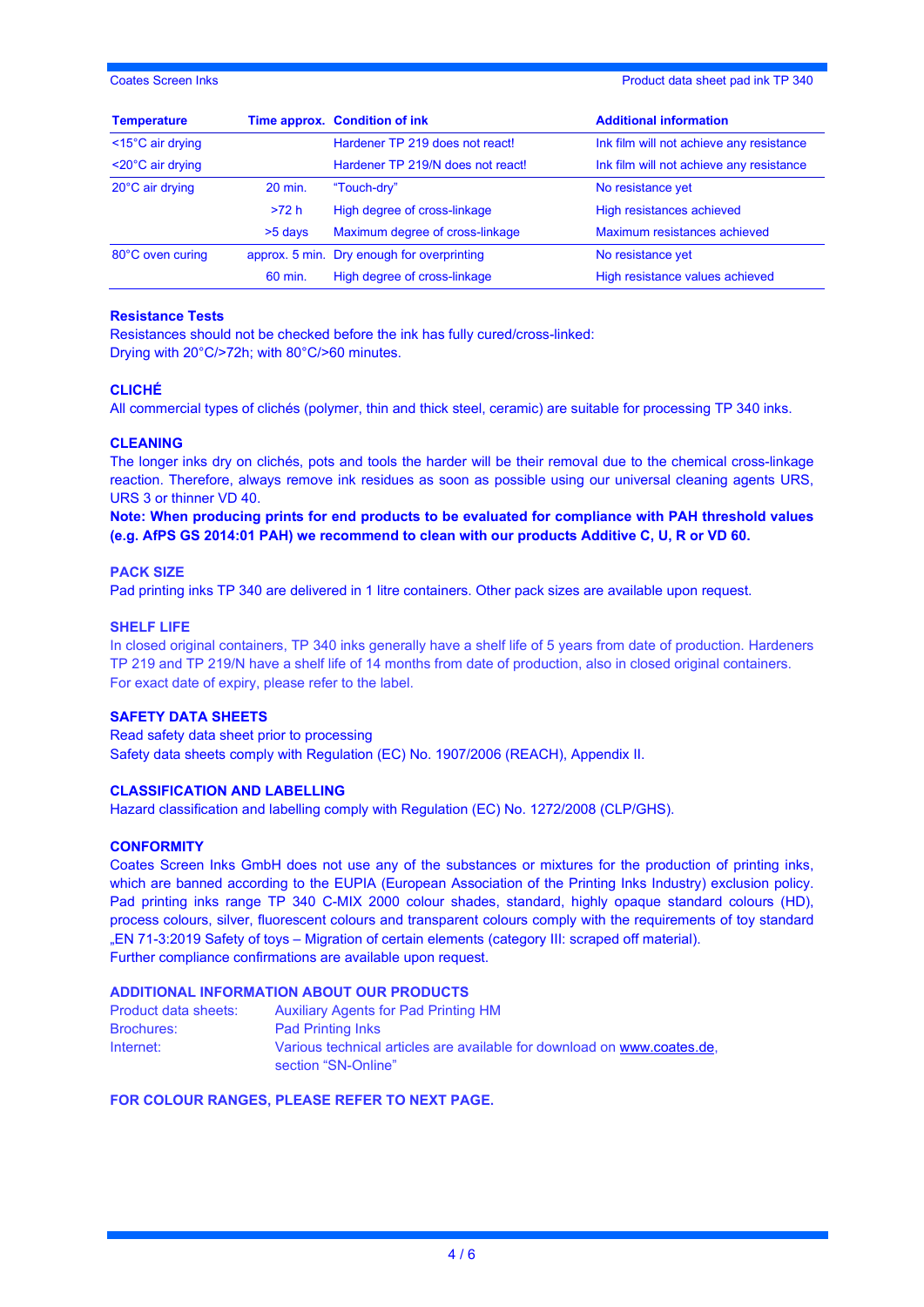**Coates Screen Inks Product data sheet pad ink TP 340** 

## **COLOUR SHADES**

| <b>C-MIX 2000 BASE COLOUR SHADES</b><br>Mixing system for matching of PMS, HKS, RAL colours (on white substrates)<br>Start formulations available in data base "Formula Management C-MIX 2000"<br>According to colour card C-MIX 2000 |                   |         |                   |                                |                   |
|---------------------------------------------------------------------------------------------------------------------------------------------------------------------------------------------------------------------------------------|-------------------|---------|-------------------|--------------------------------|-------------------|
| primrose                                                                                                                                                                                                                              | <b>TP 340/Y30</b> | magenta | <b>TP 340/M50</b> | black,<br><b>low-grade PAH</b> | <b>TP 340/N58</b> |
| golden yellow                                                                                                                                                                                                                         | <b>TP 340/Y50</b> | violet  | <b>TP 340/V50</b> | white                          | <b>TP 340/W50</b> |
| orange                                                                                                                                                                                                                                | TP 340/050        | blue    | <b>TP 340/B50</b> | varnish                        | <b>TP 340/E50</b> |
| scarlet                                                                                                                                                                                                                               | <b>TP 340/R20</b> | green   | <b>TP 340/G50</b> |                                |                   |
| red                                                                                                                                                                                                                                   | <b>TP 340/R50</b> | black   | <b>TP 340/N50</b> |                                |                   |
| <b>OTANDADD O</b> slavy Danna (madisma angalis)                                                                                                                                                                                       |                   |         |                   |                                |                   |

#### **STANDARD Colour Range (medium opacity)**

| Not available.                                                                                                                                                          |                        |                                               |                        |  |  |
|-------------------------------------------------------------------------------------------------------------------------------------------------------------------------|------------------------|-----------------------------------------------|------------------------|--|--|
| <b>STANDARD Colour Range HD (high opacity)</b><br>According to colour card STANDARD HD for pad printing inks<br>Availability of further standard HD shades upon request |                        |                                               |                        |  |  |
| citric yellow, highly opaque                                                                                                                                            | TP 340/10-HD-NT        | bright red, highly opaque                     | <b>TP 340/21-HD-NT</b> |  |  |
| medium yellow, highly opaque                                                                                                                                            | <b>TP 340/11-HD-NT</b> | carmine red, highly opaque                    | TP 340/22-HD-NT        |  |  |
| dark yellow, highly opaque                                                                                                                                              | TP 340/12-HD-NT        | white, highly opaque                          | <b>TP 340/60-HD-NT</b> |  |  |
| orange, highly opaque                                                                                                                                                   | <b>TP 340/15-HD-NT</b> | black, highly opaque                          | TP 340/65-HD-NT        |  |  |
| light red, highly opaque                                                                                                                                                | TP 340/20-HD-NT        | black, highly opaque,<br><b>low-grade PAH</b> | <b>TP 340/68-HD-NT</b> |  |  |
| <b>SPECIAL PRODUCTS: Special Colour Shades, Varnishes, Pastes</b><br>Information about availability upon request                                                        |                        |                                               |                        |  |  |
| black, low-grade PAH                                                                                                                                                    | <b>TP 340/68-NT</b>    |                                               |                        |  |  |
| <b>4 COLOUR PROCESS INKS (CMYK)</b><br>According to colour card STANDARD 1 or pad printing inks or TP 247/ TP 249                                                       |                        |                                               |                        |  |  |
| <b>Upon request</b>                                                                                                                                                     |                        |                                               |                        |  |  |
| AB - BRONZE INKS and MG - METAL GLOSS INKS<br><b>According to Bronze Colour Card</b>                                                                                    |                        |                                               |                        |  |  |
| <b>AB Bronze Inks*</b><br><b>MG Metal Gloss Inks</b>                                                                                                                    |                        |                                               |                        |  |  |
| rich gold                                                                                                                                                               | <b>TP 340/75-AB-NT</b> | <b>Upon request</b>                           |                        |  |  |
| rich pale gold                                                                                                                                                          | <b>TP 340/76-AB-NT</b> |                                               |                        |  |  |
| pale gold                                                                                                                                                               | <b>TP 340/77-AB-NT</b> |                                               |                        |  |  |
| copper                                                                                                                                                                  | TP 340/78-AB-NT        |                                               |                        |  |  |
| silver                                                                                                                                                                  | <b>TP 340/79-AB-NT</b> |                                               |                        |  |  |

**\*AB bronze colours contain parts of aromatic solvents.** 

**Matching of PMS, RAL, NCS colours and special shades upon request.**

**All above information refers to the colour shades listed in this product data sheet and other standard shades of this pad printing ink range. Information about availability of further standard shades upon request.** 

**In some individual cases the product characteristics of special colour shades and modifications of this ink type manufactured upon customer request may differ from the above properties.**

#### **Footnotes:**

- 1) Test fluids according to DIN 51604
- 2) Stokolan (STOKO Skin Care)

3) Hand sweat resistance based on DIN 53160